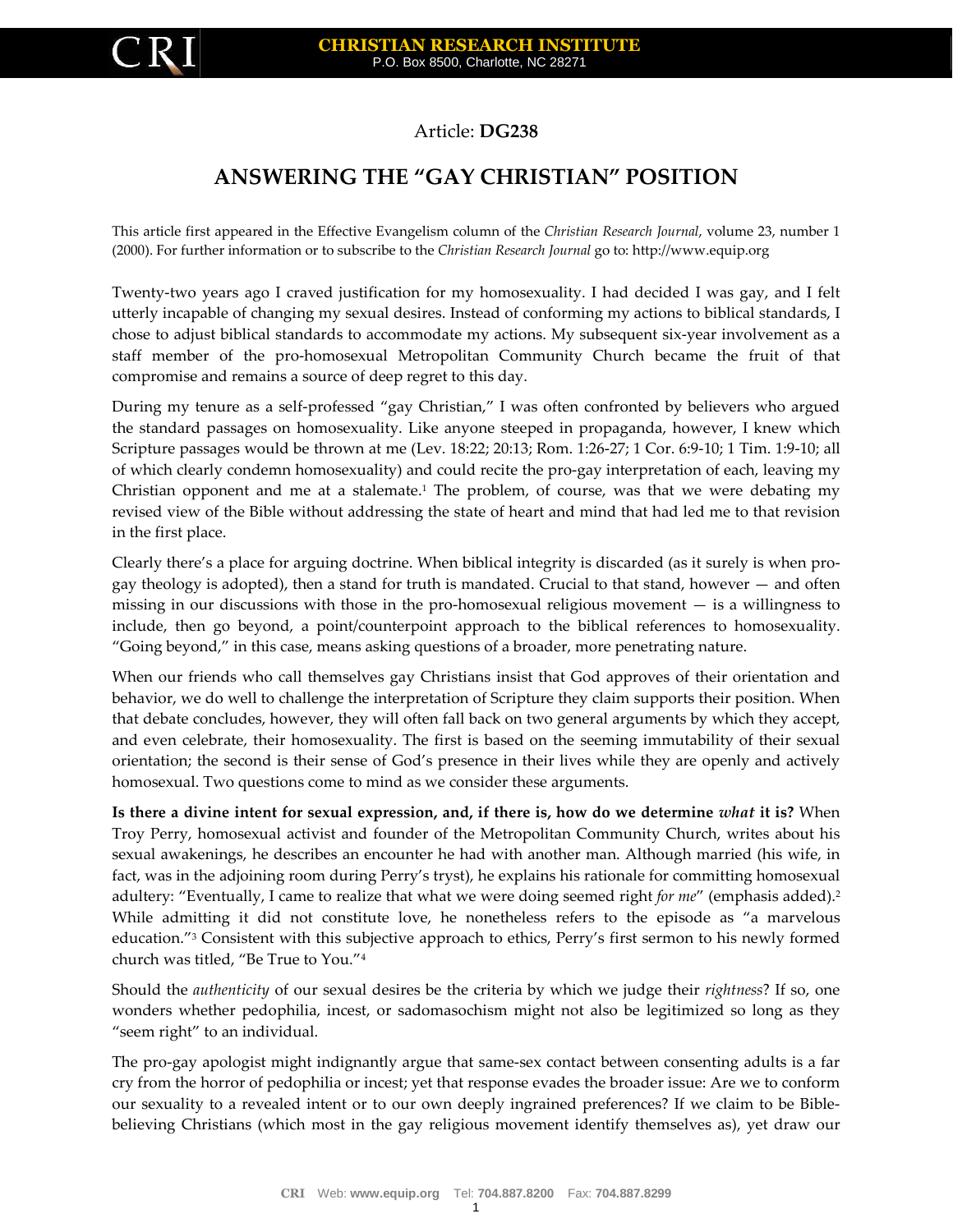moral conclusions not from Scripture but from our own passions, then a glaring contradiction exists and cries out for correction.

"But," the gay apologist counters, "how could God condemn something I've tried so hard to overcome and even asked Him to remove?" Mel White, gay author and former ghostwriter to a stellar list of Christian leaders, argues this point in his autobiography *Stranger at the Gate* (Simon and Schuster). Movingly, he recounts years of prayer, psychotherapy, and shock treatment geared toward obliterating his homosexual desires. When all efforts to remove the temptation toward sex with other men failed, he determined by concession that, since his prayers to be relieved of homosexual feelings went unanswered, those feelings were therefore God ordained.

His testimony echoes that of hundreds of religious homosexuals who assume that unwanted temptations that are not *completely* removed through prayer must therefore be feelings that cannot be removed *at all*; subsequently, what cannot be removed *at all* must be, by its very immutability, *legitimate*. (E.g., "I prayed for God to remove my temptations, but some of them remained. Therefore, God must expect me to yield to them.")

In contrast, Francis Schaeffer provides a better approach to the frustration of deeply ingrained temptations: "So I must ask, very gently: How much thought does (our identification with Christ) provoke? Is it not true that our prayers for ourselves are almost entirely aimed at getting rid of the negative at any cost rather than praying that the negatives be faced in the proper attitude?"<sup>5</sup>

Regarding sexual temptation, Schaeffer is more specific: "Here in the midst of life there is to be a strong choice, by the grace of God. It is not a matter of waiting until we no longer have strong sexual desires, but rather — we are to understand what Jesus means when He talks about denying ourselves that which is not rightfully ours."<sup>6</sup>

Placing the concept of being true to myself above self-denial, I (and I fear many like me in the gay church) decided homosexuality was natural because it came naturally to me. Having predetermined the rightness of it, I read that determination into the Bible rather than submitting that determination to the Bible's authority.

That is the crux of the problem. If there is a divine intent for our sexuality  $-$  and, indeed, there is  $-$  then we do well to face what it is, not what we wish it to be. To do less is to set ourselves up for a lethal combination of heresy and tragedy.

**Does God's** *presence* **in our lives indicate His** *approval* **of our lifestyle?** "I feel God's presence in my life," you're likely to hear from someone aligned with the gay religious movement. "And at my church, people are born again, and God's Spirit is manifest. How could that be if He disapproves of homosexuality?"

I can testify firsthand to the power of this line of reasoning. If, upon my first visit to a pro-gay congregation, I had encountered a Roman orgy in progress, it would have been easy to dismiss the very notion of "gay Christianity." At the Metropolitan Community Church, however, I witnessed traditional hymns, sermons that were theologically conservative, and even an occasional altar call. *Isn't this evidence*, I thought, *that God sanctions homosexuality?*

A cursory look at Paul's first letter to the Corinthian church refutes this erroneous thinking. The Corinthians were carnal and full of divisions (1 Cor. 3:3-4), an incestuous relationship existed openly among them (1 Cor. 5:1-5), and drunkenness occurred during their communion celebrations (1 Cor. 11:21); yet God was present in their lives. At the very least, as born-again believers, they had the Spirit of God within them, however grieved the Holy Spirit may have been with their behavior.

Could God's presence be construed to indicate His approval of their behavior? Hardly. Likewise, though our friends in pro-gay churches claim ongoing fellowship with Christ, their foundation is experiential, in contrast to the surer foundation Christ commended when warning against claiming a *knowledge of Him* apart from *obedience to Him* (Matt. 7:24-27).